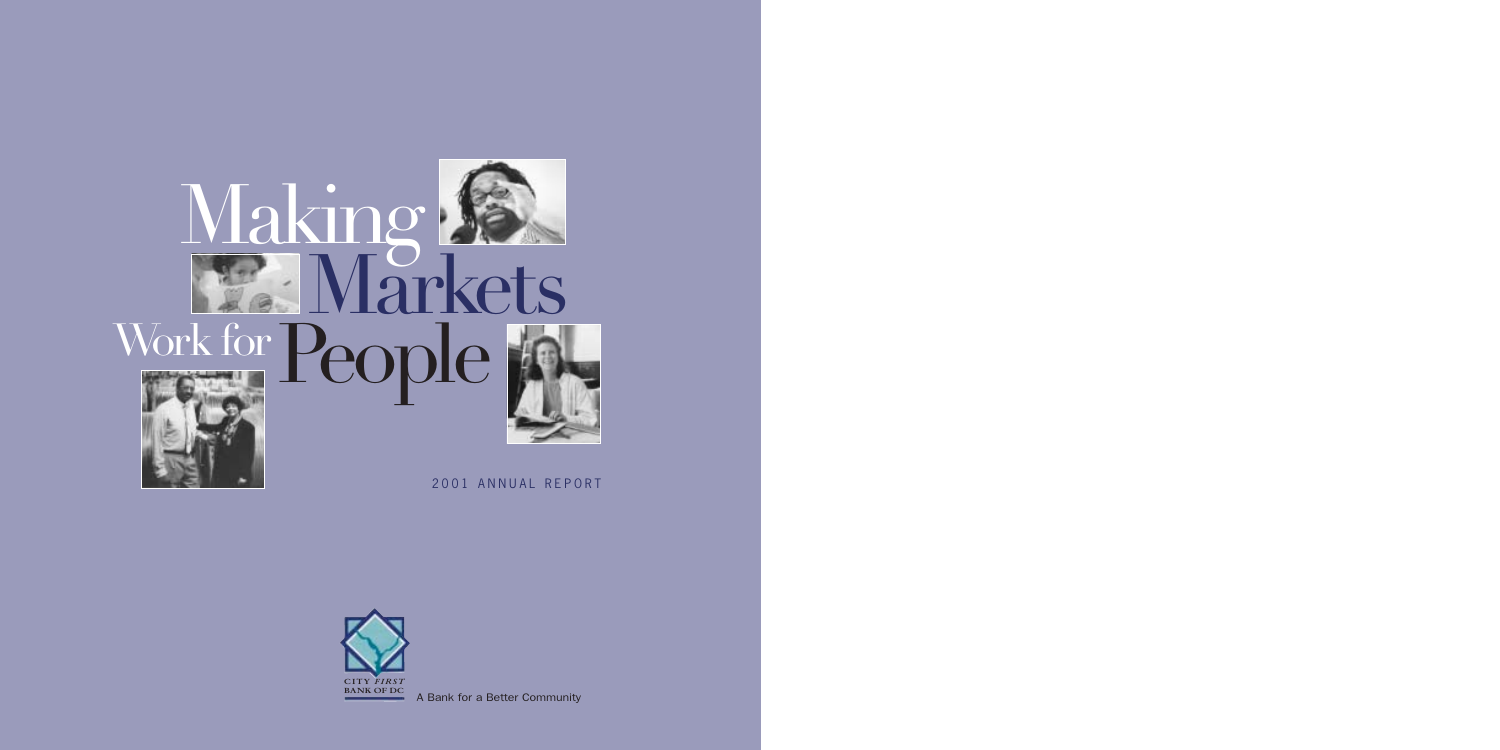To promote investment in and strengthen under-served communities in Washington, DC, by providing credit, financial services and access to information for individuals and businesses.

City *First* Bank of DC is the first and only community development bank in the region.

A full-service commercial bank with a national bank charter, City *First* is FDIC-insured, and recognized as a local small business by the D.C. Office of Local Business Development.

**Builders Entrepreneurs Investors** Teachers **Savers** Visionaries

# Why do they bank with us?

Dedicated to serving and fulfilling the needs of DC's low-and moderate-income neighborhoods, City *First* offers a diverse array of deposit products, cash management services, loans and financial advisory services.

# **City** *First* – A bank for a better community.

**The City** *First* **Mission**

# WhodoesCity *First* work with?

# A Message from the Chairman and the President



City *First* enters its fourth year of operation positioned for a very successful future. Amid world events rocking Washington, D.C.'s local economy, we continue to grow and expand our services in our target market—Washington, D.C. neighborhoods east of 16th Street, NW and east of the Anacostia River.

Bank assets grew in 2001, and our loan portfolio almost doubled. As of the end of March 2002, we have exceeded \$50 million in assets and originated over \$35 million in loans. This is a tremendous achievement: we know of no other *de novo* community development bank that has ramped up so quickly. We proudly lend \$17 million each year where it is needed most. The loans will be used for renovating affordable housing, growing small businesses and expanding nonprofit and social services organizations, such as churches and charter schools.

Our founding Chairman, Lloyd Smith, retired this year but will continue to serve as Chairman Emeritus of City *First*. Lloyd's leadership has been instrumental in building this bank and his contributions are everlasting. We thank him for his ongoing efforts to support our community.

The Board of Directors elected our new Chairperson, Desa Sealy Ruffin, who has been a part of the City *First* family since its conception by community stakeholders in 1993. Desa is Senior Vice President of William C. Smith & Co., a developer that has renovated and built thousands of units of affordable housing in Washington, D.C. She is a former Development Director for the Development Corporation of Columbia Heights, and past President of the Coalition for Nonprofit Housing Development.

City *First* is establishing itself as a community development bank of scale and profitability. Every day, we show that urban neighborhoods can be viable markets if approached with business discipline and long-term commitment. In 2002, CFBanc Corporation expects to raise more investor capital to continue this growth.

Desa Sealy Ruffin  $\mathcal{C}$  ( $\mathcal{C}$   $\mathcal{C}$   $\mathcal{C}$   $\mathcal{C}$   $\mathcal{C}$   $\mathcal{C}$   $\mathcal{C}$   $\mathcal{C}$   $\mathcal{C}$   $\mathcal{C}$   $\mathcal{C}$   $\mathcal{C}$   $\mathcal{C}$   $\mathcal{C}$   $\mathcal{C}$   $\mathcal{C}$   $\mathcal{C}$   $\mathcal{C}$   $\mathcal{C}$   $\mathcal{C}$   $\mathcal{C}$   $\mathcal$ 

Chairman **President & CEO**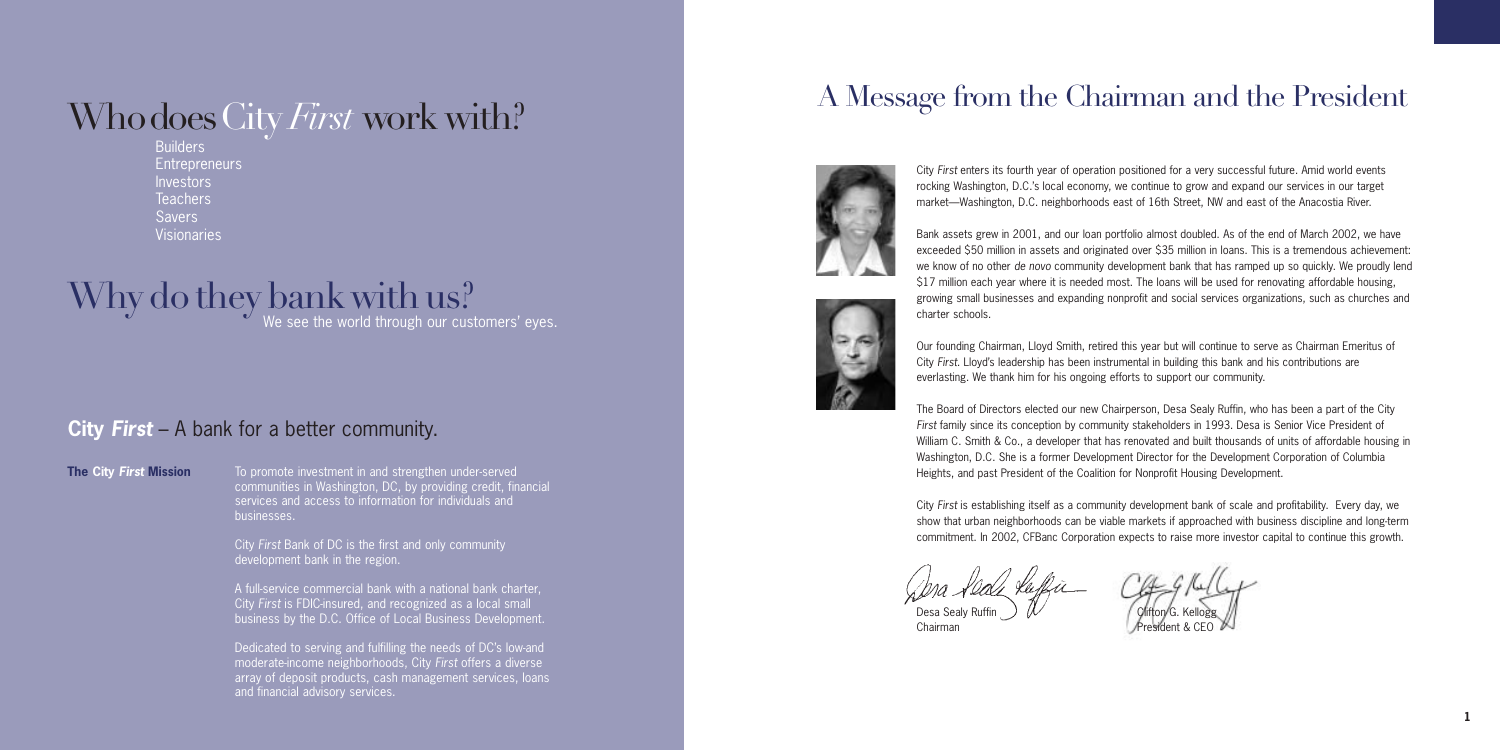

**Hercules Pitts,** H.O.P. and Associates **5100 & 5106 F Street, SE Washington, DC**

Hercules Pitts' former bank considered his acquisition and renovation of two vacant apartment buildings east of the Anacostia River too small to finance. For **City First**, Hercules' project fit perfectly. He is a hands-on developer creating affordable housing that makes markets work for people. Along the way, Hercules is providing families in the Anacostia community with a decent place to live.

**City** *First* is the first and only community development bank completely dedicated to serving the low- and moderate-income neighborhoods of Washington, DC.

Opened in 1998, the bank offers credit, financial services and access to information for many individuals and businesses.

A full-service financial institution, the bank provides commercial real estate loans and loans to small businesses and non-profit organizations. We also offer a range of deposit services that promote savings as well as give interested persons an opportunity to use their deposits to support the bank's mission.

We focus on neighborhoods east of the Anacostia River and east of 16th Street Northwest. Located in a shopping center in the heart of Columbia Heights, the neighborhoods we serve in the eastern part of the City are home to 370,000 people.

# Achieve lending and investment volumes

that make meaningful impact…



# Improve individuals' economic well-being.

# Create sustainable, lasting market change in neighborhoods…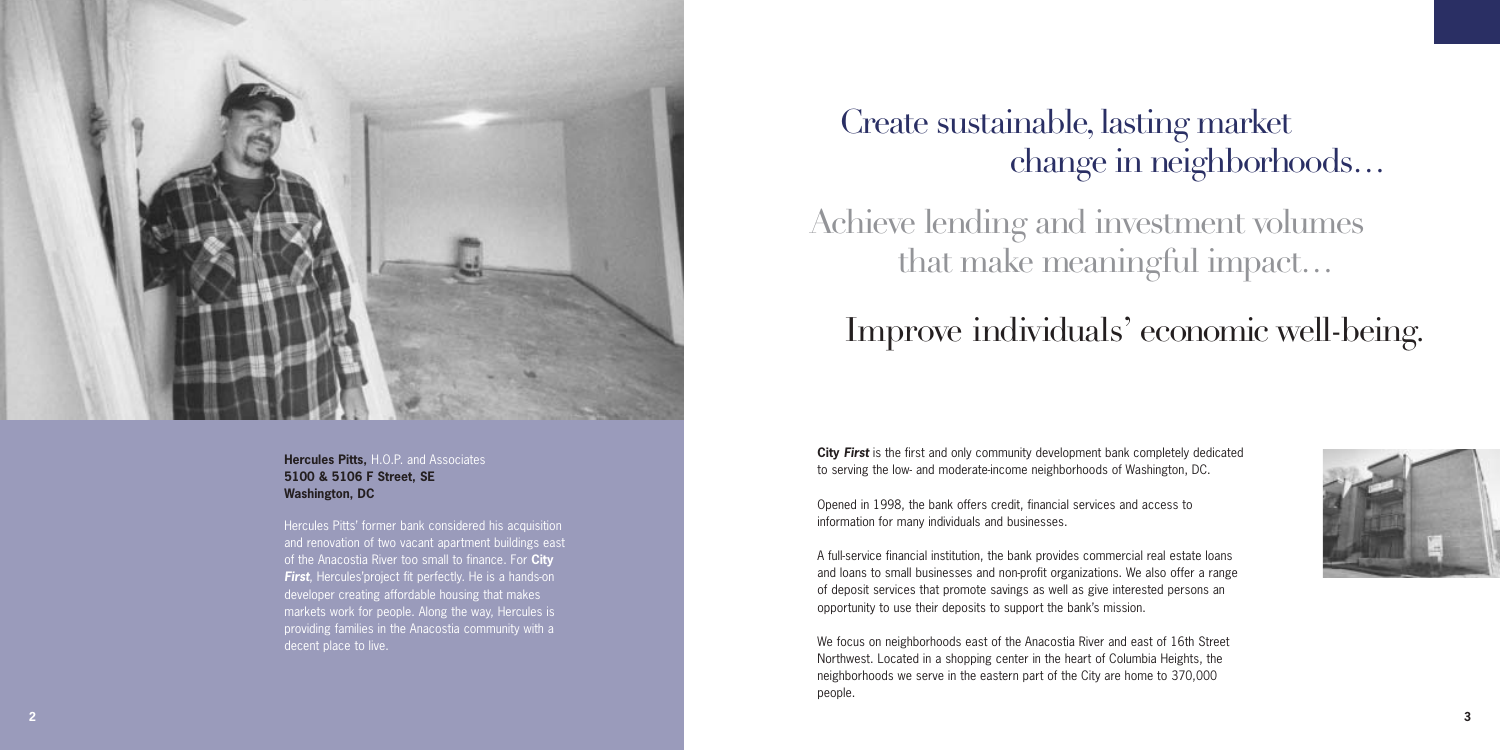

Businesses and individuals must have access to credit to reach their economic potential. With so many bank mergers, automated credit-scoring systems, and institutions located far away from customers, people need **City** *First* – and a return to local, customer-by-customer focus.



# Washington,DC NeedsCity*First*

# Nationally Chartered, Locally Focused

**City** *First* is a nationally chartered bank whose shareholders include Georgetown University, National Community Investment Fund, Fannie Mae, Citicorp, Bank of America, SunTrust, Allfirst, and First Union/Wachovia. We leverage the capital of our shareholders by raising deposits. These deposits directly fund our lending, and as loans are repaid, the funds recycle into new lending projects. A bit over half of our deposits have come from individuals and institutions that support **City** *First*'s mission.

### **Ann Herr Chairman of the Board**

We also provide basic banking services to over 900 small account-holders in our Columbia Heights neighborhood. Many of them are Latino immigrants with their first bank account. Over 80% of **City** *First* depositors are low- and moderate-income people. Over half have balances under \$500.

### ■ In 2000, City First loaned Capital City the funds to improve

### ■ In 2001, City First financed Capital City to acquire a formerly vacant landmark church, enabling the school's enrollment to increase from 156 to 250 students.

# "Outstanding"

The Office of the Comptroller of the Currency (OCC) gave **City** *First* an "Outstanding" Community Reinvestment Act rating for meeting the credit needs of the community while maintaining safe and sound operations. Less than 5% of all OCC-regulated small banks receive the rating of "Outstanding."

# Why City*First*Works

**City** *First* works because we know our markets. We roll up our sleeves. We're active. We're interactive. We work with people, not just numbers. We adapt to meet our customers' needs. We help our customers help themselves.

**Capital City Public Charter School 15th & Irving Streets, NW Washington, DC**

### **City** *First* showed its

responsiveness and innovation in financing the growth of Capital City Public Charter School from its start-up to an established organization:

its original rented space above a retail center.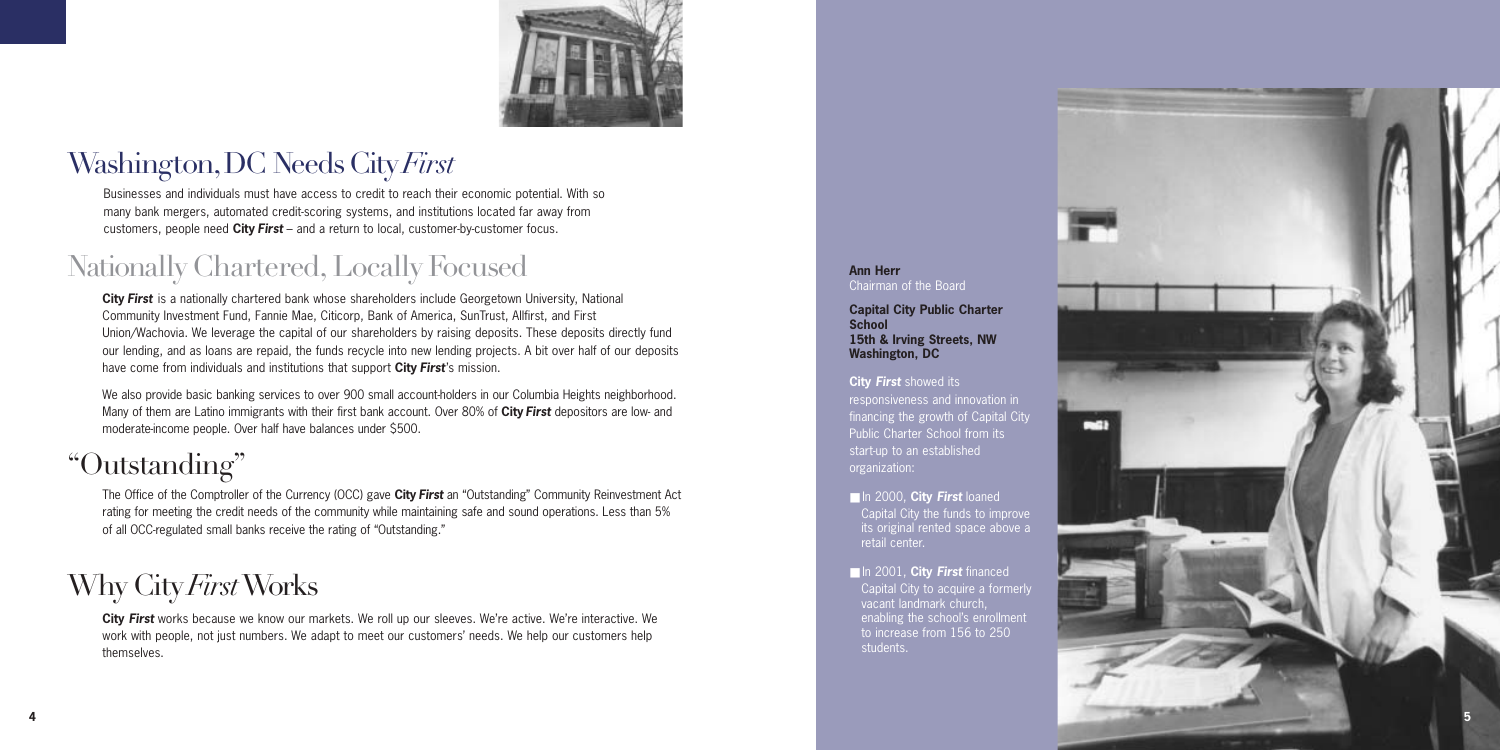

**Barbara Chambers Children's Center 15th & Irving Streets, NW Washington, DC**

**City** *First* helped structure and finance a complex 3-party transaction to enable Barbara Chambers Children's Center, a successful child care center serving 80 children, and Capital City Public Charter School to purchase their respective facilities:

**Maribel Ventura-Torres Principal** 

- First, Capital City bought a formerly vacant church sanctuary, attached to a building rented to several nonprofit agencies, including Barbara Chambers Children's Center;
- Second, Capital City subdivided the two properties, so that Barbara Chambers Children's Center could purchase the facility it had rented for more than a decade.

Through this innovative arrangement, both Barbara Chambers Children's Center and Capital City PCS act as a stablizing force amid several expansion projects currently underway in the Columbia Heights neighborhood.

# Responsive,<br>Entrepreneurial Banking

### • **Multi-family affordable housing renovation for individual developers and renovators.**

*51% of the housing stock in the principal areas we serve corresponds to our multi-family niche of 4 to 49 units.*

*The Brookings Institution reports that there are only 40 available units of affordable housing for every 100 families seeking this type of housing in DC.*

### • **Nonprofit facility lending, including homeless shelters, charter schools, and churches.**

*City First banks 10 of the 40 public charter schools in Washington, DC.*

*66% of the District's churches are in City First's target market area. Loans to churches make up 11% of City First's loan portfolio.*

## • **Small business lending to neighborhood businesses.**

*While our target market area contains two-thirds of the city's population, it contains only one-third of the city's businesses.*





**City** *First* underwrites projects that respond to unmet demand and fill a financing gap in Washington, D.C.'s underserved neighborhoods. Specialized lending niches include: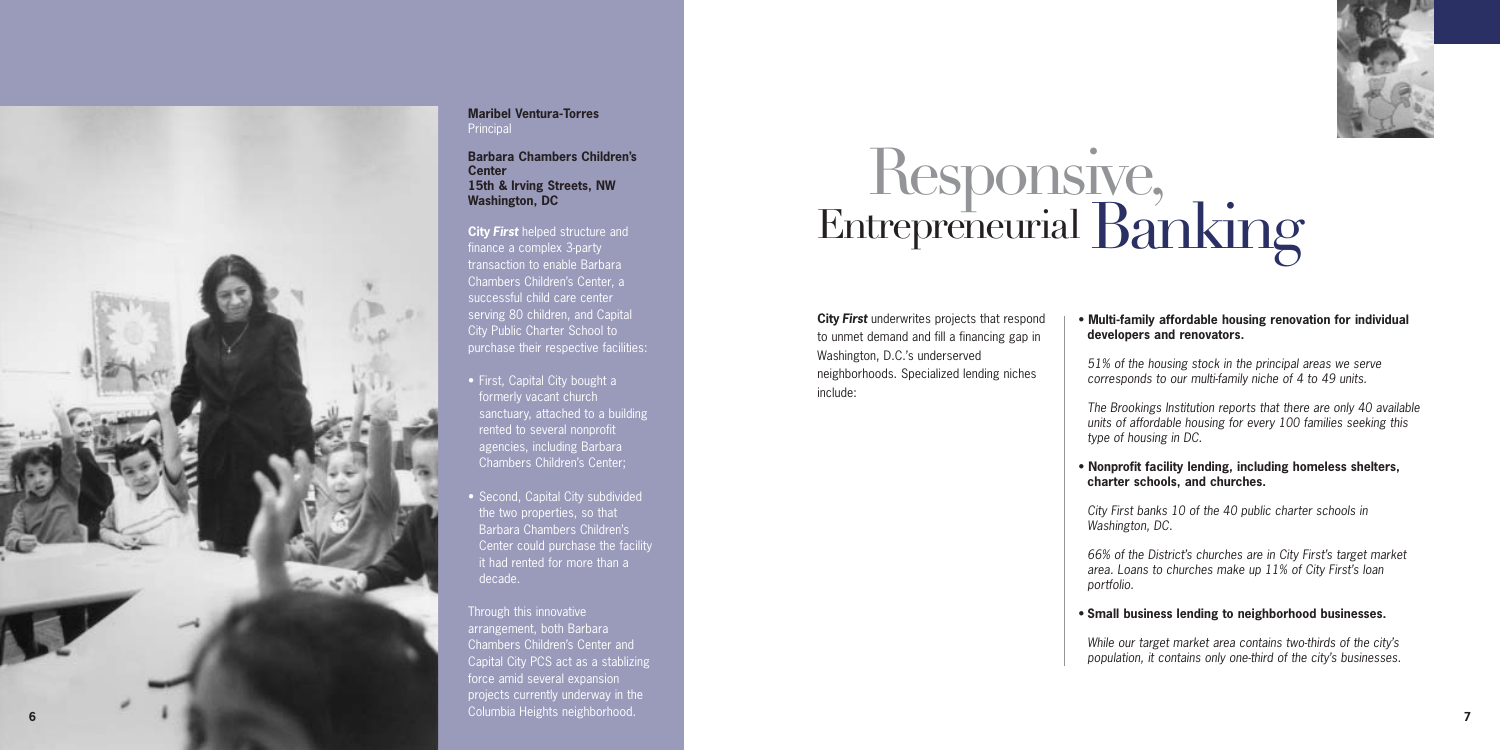• Your \$50,000 deposit can fund an equipment loan for a small business in Columbia Heights.

- Your \$100,000 deposit can fund working capital for a charter school.
- Your \$250,000 deposit can fund acquisition and renovation of a new community church in Brentwood Park.
- Your \$500,000 deposit can fund a line of credit for a non-profit organization revitalizing the H Street corridor, or rehabilitation of affordable housing on Georgia Avenue.
- Your \$1,000,000 deposit can fund renovations of homes in Anacostia.



# Put Your Money<br>to work with City *First*

**Maria Mojica**  City *First* Branch Manager

**Martin Luther King, Jr. Library 901 G Street, NW Washington, DC**

From January through April 15, **City** *First* 's Branch Manager, Maria Mojica, counseled over 1100 people who were using the free tax filing services at Martin Luther King, Jr. Library. She spoke to them about the benefits of using bank accounts rather than check cashers; saving for long-term goals; and, direct depositing tax refunds for safer, less expensive, and quicker access to funds. Over half of the people she saw reported having no bank account.

- Annie E. Casey Foundation
- Arts and Technology Academy
- Community Partnership for the Prevention of Homelessness
- D.C. Chamber of Commerce
- D.C. Department of Housing and Community Development
- D.C. Sports & Entertainment Commission
- The Enterprise Foundation
- Freddie Mac
- Horning Brothers
- House of Ruth
- Howard University
- Industrial Bank
- National Congress for Community Economic Development
- New School for Enterprise & Development Public Charter School
- Paul Junior High Public Charter School Petromore, Inc.
- Thurgood Marshall Academy
- Washington Area Community Investment Fund (WACIF)
- William C. Smith Co.

# **CITY** *FIRST* **PLATINUM DEPOSITORS**

*(Organizations that have deposited \$500,000 or more with* City *First)*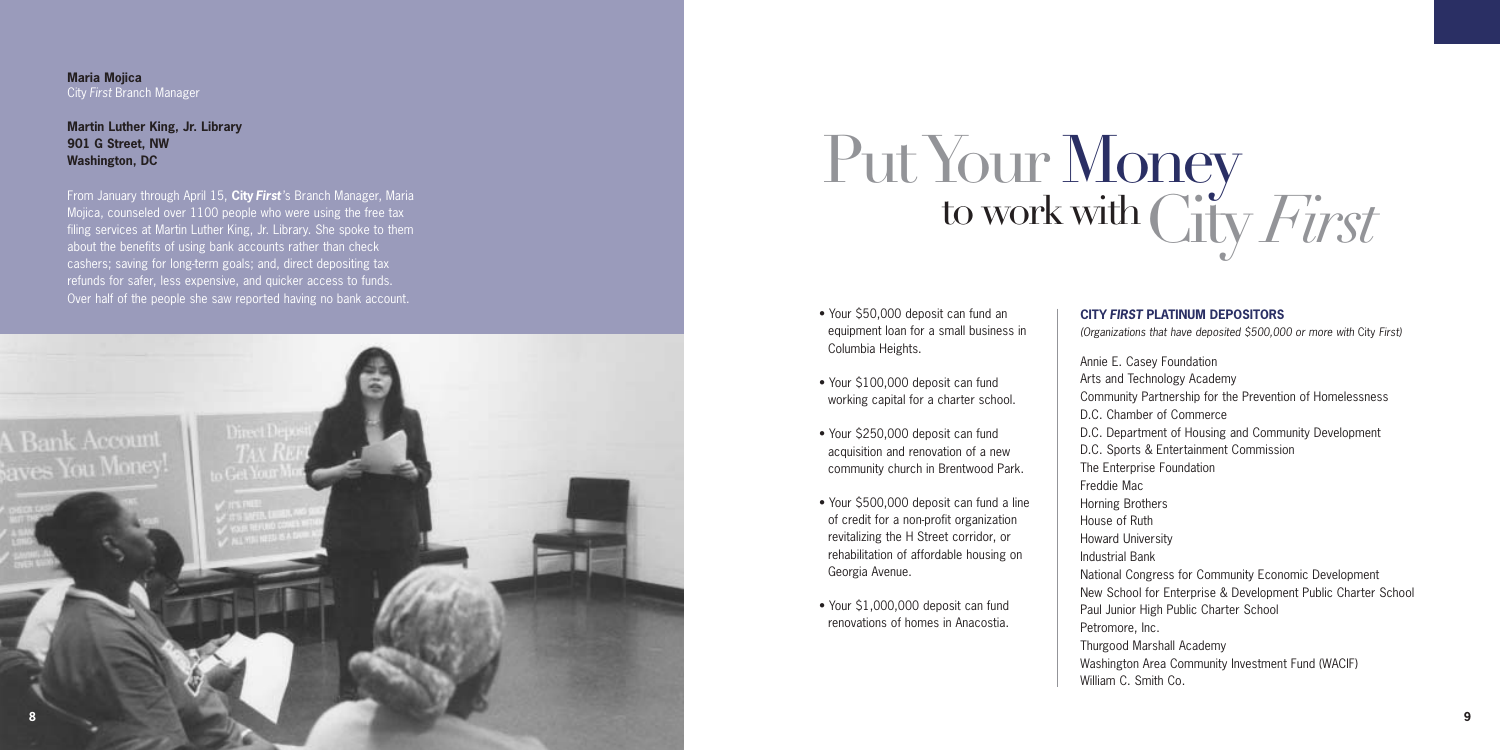# Banking on the Neighborhoods<br>of Washington, DC

Renovating vacant and dilapidated houses... Making boarded-up storefronts useful again... Working with community youth and providing banking education… Welcoming immigrants opening their first checking accounts...



## **LITTLE BY LITTLE, STEP BY STEP, CITY** *FIRST* **IS HELPING TO:**

- Spark the comeback of Washington's inner city neighborhoods.
- Strengthen often-overlooked communities.
- Support the nonprofit community— churches, charter schools and social service providers.

**City** *First* is partnering with community leaders, entrepreneurs and residents working together and thriving in the heart of Washington, DC.



- a homeless shelter;
- a job-training center;
- a senior citizens wellness facility; and
- a counseling center for victims of AIDS and substance abuse.

Through the leadership of Reverend Stephen E. Young, Sr., the Holy Christian Missionary Church's 1500-member congregation is a major force in the revitalization of its Northeast, D.C. neighborhood. **City** *First* refinanced the loan that the church used to acquire a former Safeway grocery store and transform it into a beautiful place of worship and service. Holy Christian Missionary operates several programs vital to the community from this facility, including:

### **Reverend Stephen E. Young, Sr.**

**Holy Christian Missionary Baptist Church for All People 5110 Nannie Helen Burroughs Avenue, NE Washington, DC**

- 
- a neighborhood daycare center;
- 
- 
- 
-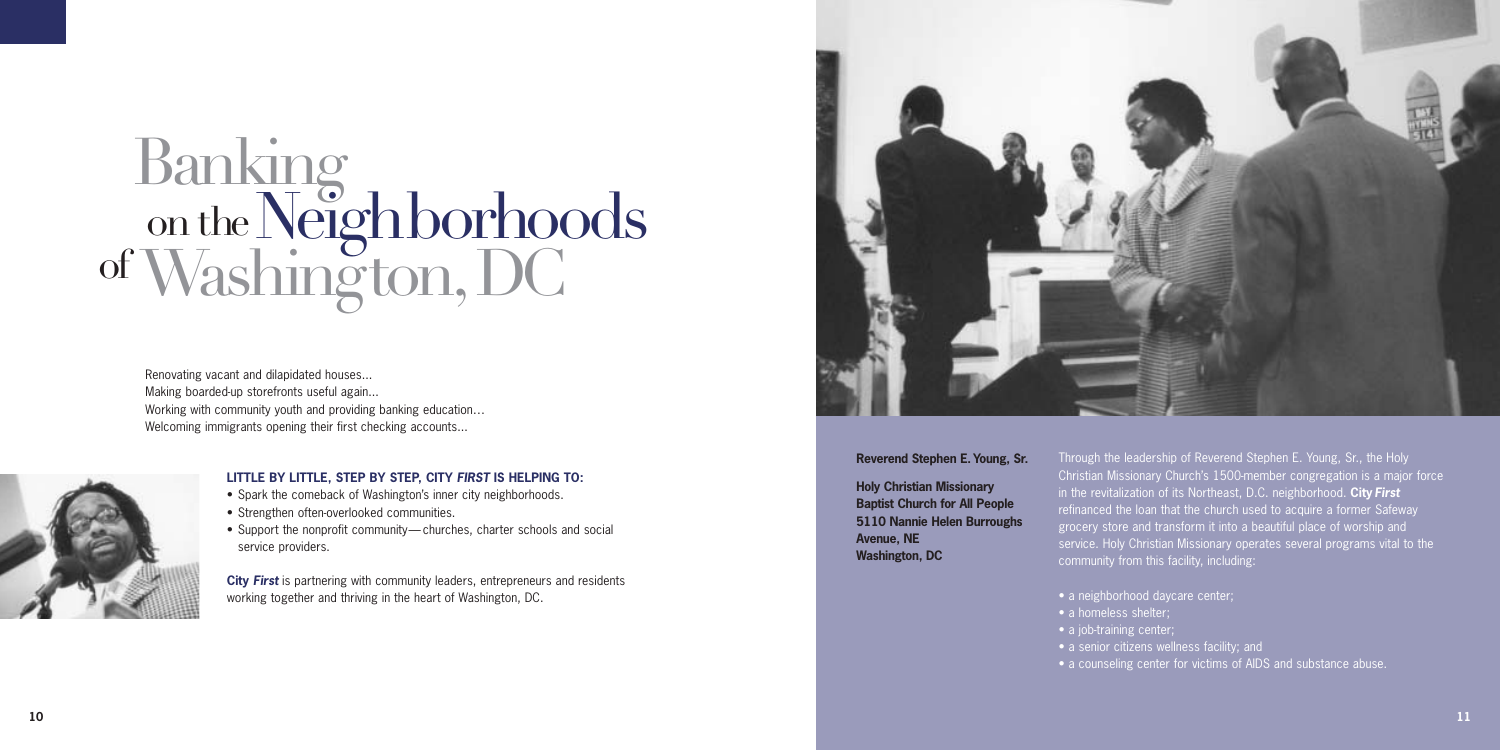

**Ideal Electric Supply Corporation 2900 V Street, NE Washington, DC**

Husband-and-wife team Ken Rogers and Cora Williams started Ideal Electric in the early 1980's. Today, **City** *First* is Ideal's primary bank, providing many services. Ideal, an electrical supply wholesaler, competes with its larger competitors by sticking to proven customer niches such as utilities and government entities. Receivables from these customers, however, don't always arrive in time to meet the company's purchasing needs. To bridge the gap, **City** *First* provides a revolving line of credit that enables the company to obtain better pricing from suppliers and further improve its profit margins. In addition, **City First** refinanced their term debt. Ideal also uses our depository services, including cash management and our PC banking system.

# City *First*<br>Services Directory

### **CHECKING**

**Cora Williams and Ken Rogers** President and Executive Vice **President** 

- Regular Checking for low activity accounts.
- Gold Checking for high activity accounts.
- Analyzed Checking for corporate accounts.
- Interest–bearing Checking for sole proprietors and nonprofit organizations.

### **SAVINGS**

- Regular Savings Accounts.
- Money Market Accounts for higher balances.

# **LOAN PRODUCTS**

- Lines of Credit for general operating needs.
- Term Loans for equipment purchases and refinances.
- Term Loans for business expansion and growth.
- Government Contract Lines of Credit.
- SBA-Guaranteed Loans.
- Commercial Real Estate Loans for purchases, renovation, and new construction.



## **OTHER SERVICES**

- Certificates of Deposit
- Sweep Accounts for large-balance customers
- PC Banking
- Personal and Business Credit Cards
- 24-hour Telephone Banking
- Four ATM locations
- Courier Services
- Merchant Credit Card Services
- Direct Deposit
- Wire Transfers
- Night Depository
- Lock Box Services
- Money Orders, Cashier's Checks, Certified Checks, Traveler's Checks

All deposits are FDIC-insured. Other terms and conditions may apply.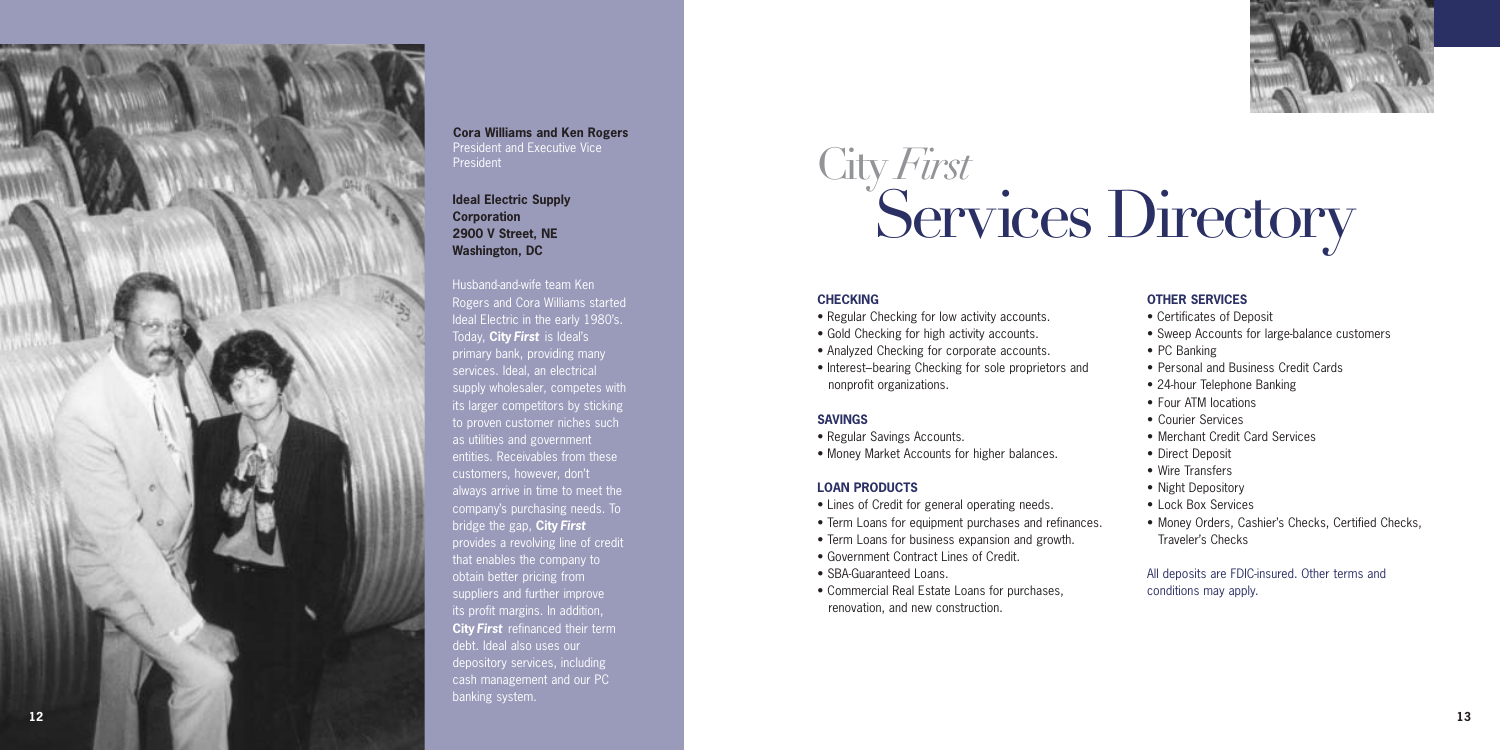# **Affordable Housing Units Financed** (cumulative)



# City *First* Loan Distribution

 $^{\circ}$ 

o

**egg** 

 $\odot$ 

 $\Omega$ 

 $\odot$ 

 $\frac{6}{6}$ 

 $\odot$ 

⊙

 $\bullet$ 

 $\odot$ 

Q,

 $\odot$ 

 $\odot$ 

 $^{\circ}$ 

 $\odot$ 

o,

 $\frac{1}{\sqrt{2}}$ 

### **Family Income**

O

- $\square$  Low = <50% Median
- $\Box$  Moderate = 50%-79% Median

 $\circ$ 

## **Capital Investment Leverage** (cumulative)



# City *First* Success Financial Strength,Development Impact



# **Jobs Created or Retained** (cumulative)

- $\blacksquare$  Middle = 80%-119% Median
- $\Box$  Upper = >120% Median
- Not Classified
- City *First* Loan Customer

**City** *First* works full-time where other banks do not. We're making a difference — and generating revenue — in the neighborhoods of our city. People live and work here, and **City** *First* works right along side them.

# A Region Divided Washington, DC—

© CRA Information Services • www.crahelp.com

**City** *First* **Bank**

 $\bullet$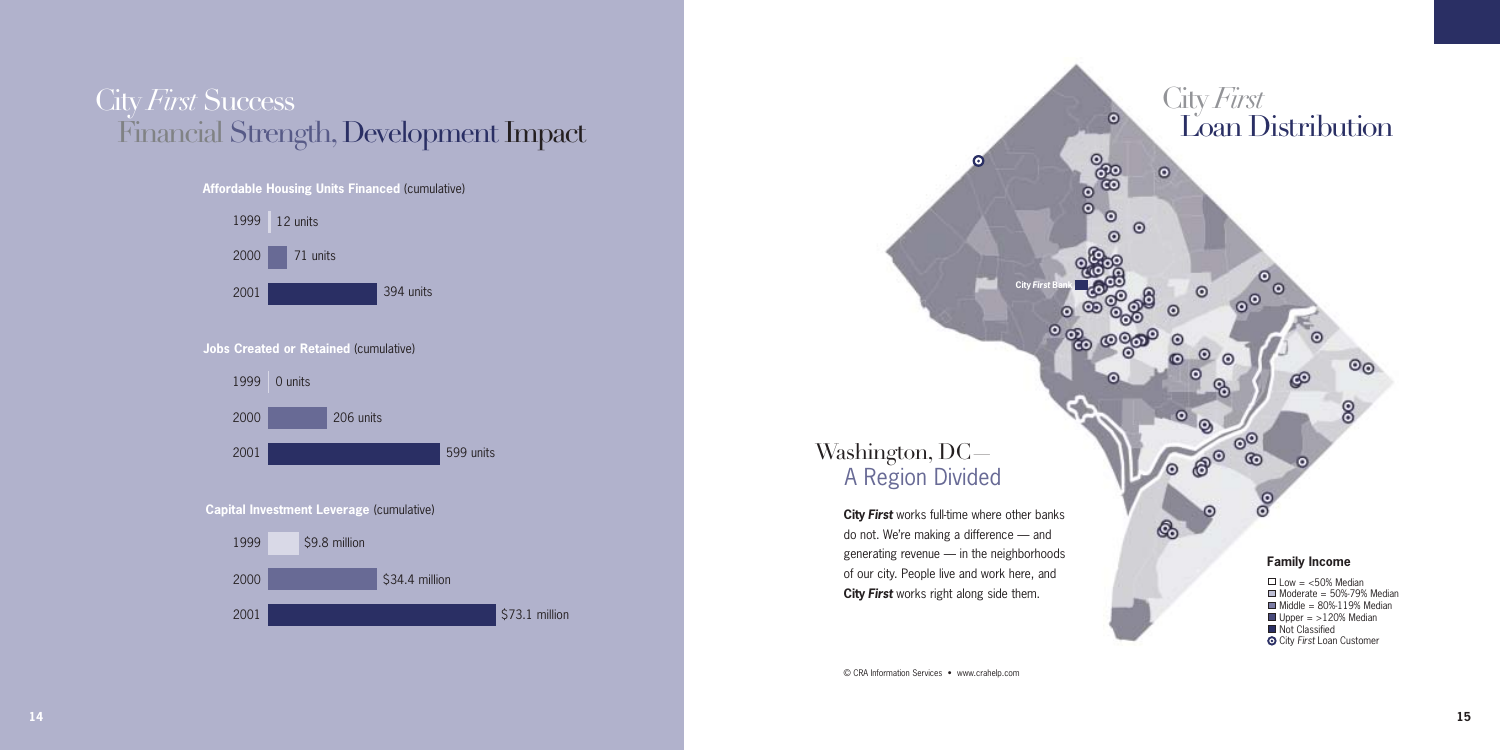# Leveraging<br>Shareholder Investment to Maximize Community Impact

# **CORPORATE SHAREHOLDERS**

Allfirst Bank Ameriquest Capital Corp. Bank of America Corporation CFBanc Holdings, Inc. Citicorp North America, Inc. Fannie Mae First Union Corporation Georgetown University SunTrust Bank

Community Foundation for the National Capital Region The National Community Investment Fund (NCIF)

Shareholder Investment enables **City** *First* to leverage capital into deposits. The deposits directly fund our lending, and as loans are repaid, deposits recycle into new lending projects.

# Steady Growth Excellent Performance

### **IN THE NEXT 5 YEARS, CITY** *FIRST* **PLANS TO:**





- Lend more than \$100 million for affordable housing, nonprofit community organizations, and small business growth.
- Finance more than 1,000 units of affordable housing.
- Create or retain more than 1,000 jobs in Washington, DC.
- Provide low-cost basic banking services to more than 2,000 residents of Columbia Heights – for many, their first bank account.